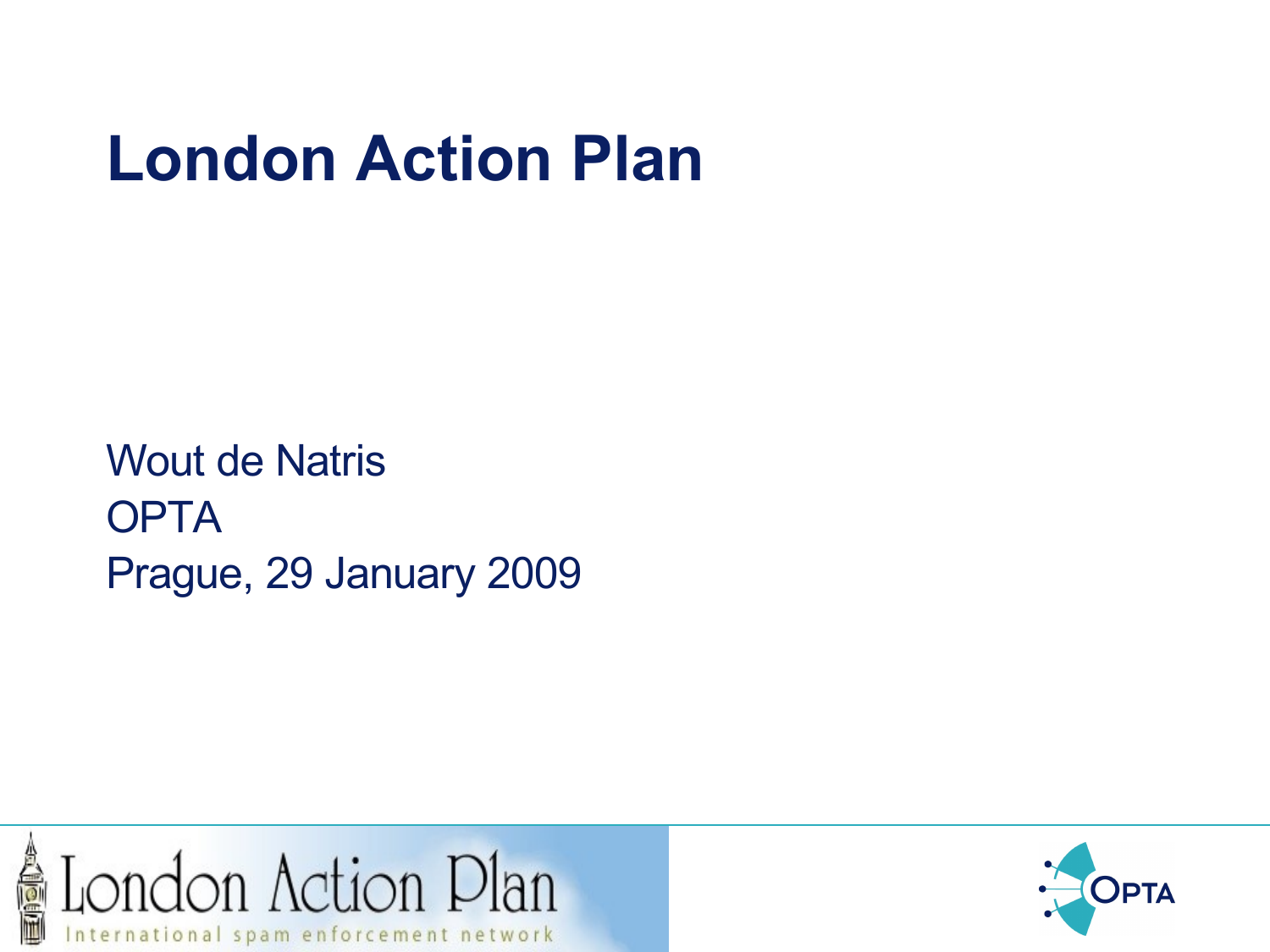- OPTA: Independent Post and Telecommunication Authority
- The Netherlands Post and Telecom market regulator
- Enforcer of spam, spy and malware
- Compliance officer/external relations internet safety



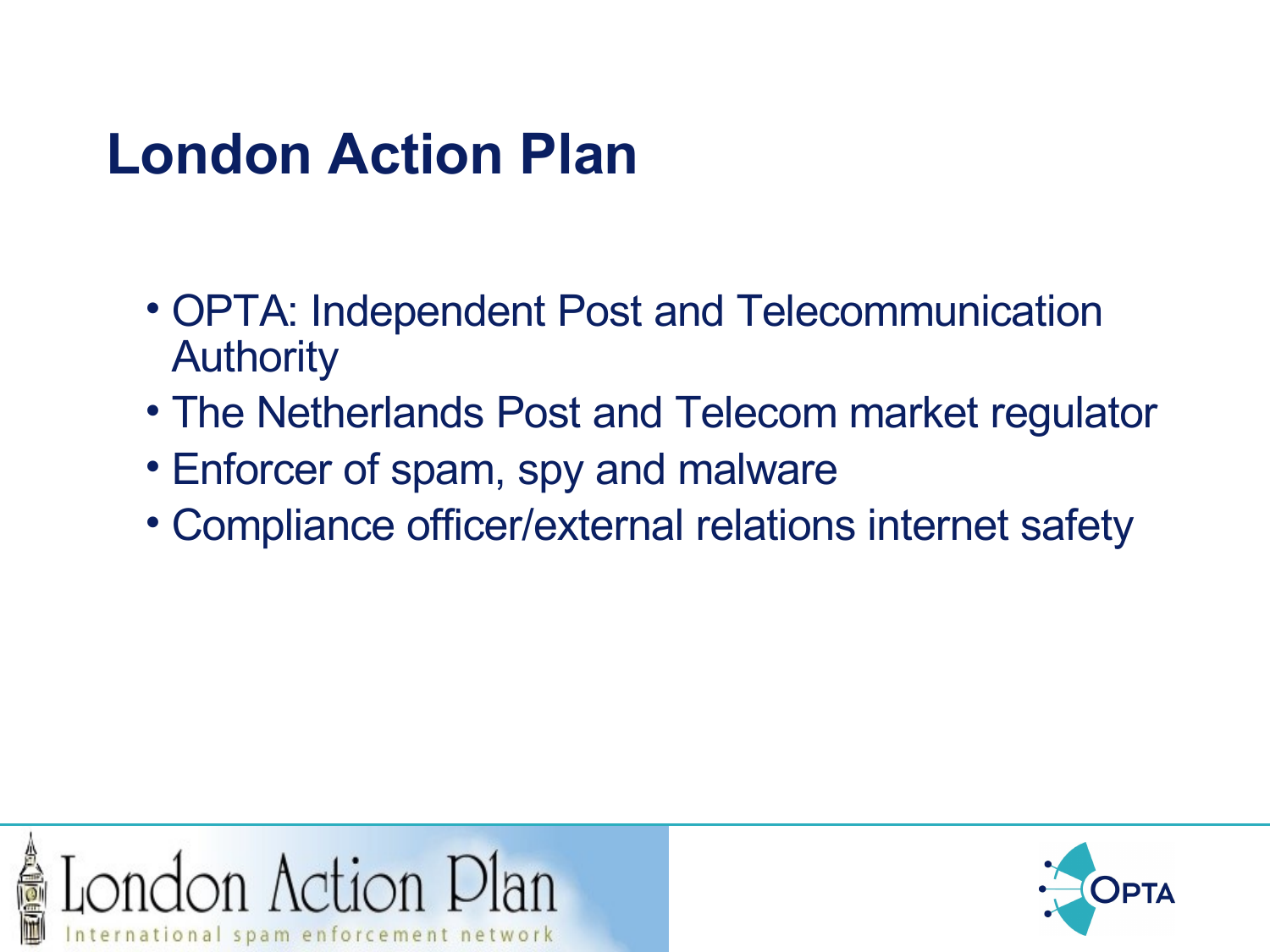## **OPTA**

- 85% decrease of spam in Dutch language
- Ca. 20 administrative fines and 59 warnings
- $\cdot \in 2000, = \text{to } \in 1.000.000, =$
- SMS fraud spam is stopped
- National cooperation
- International cooperation



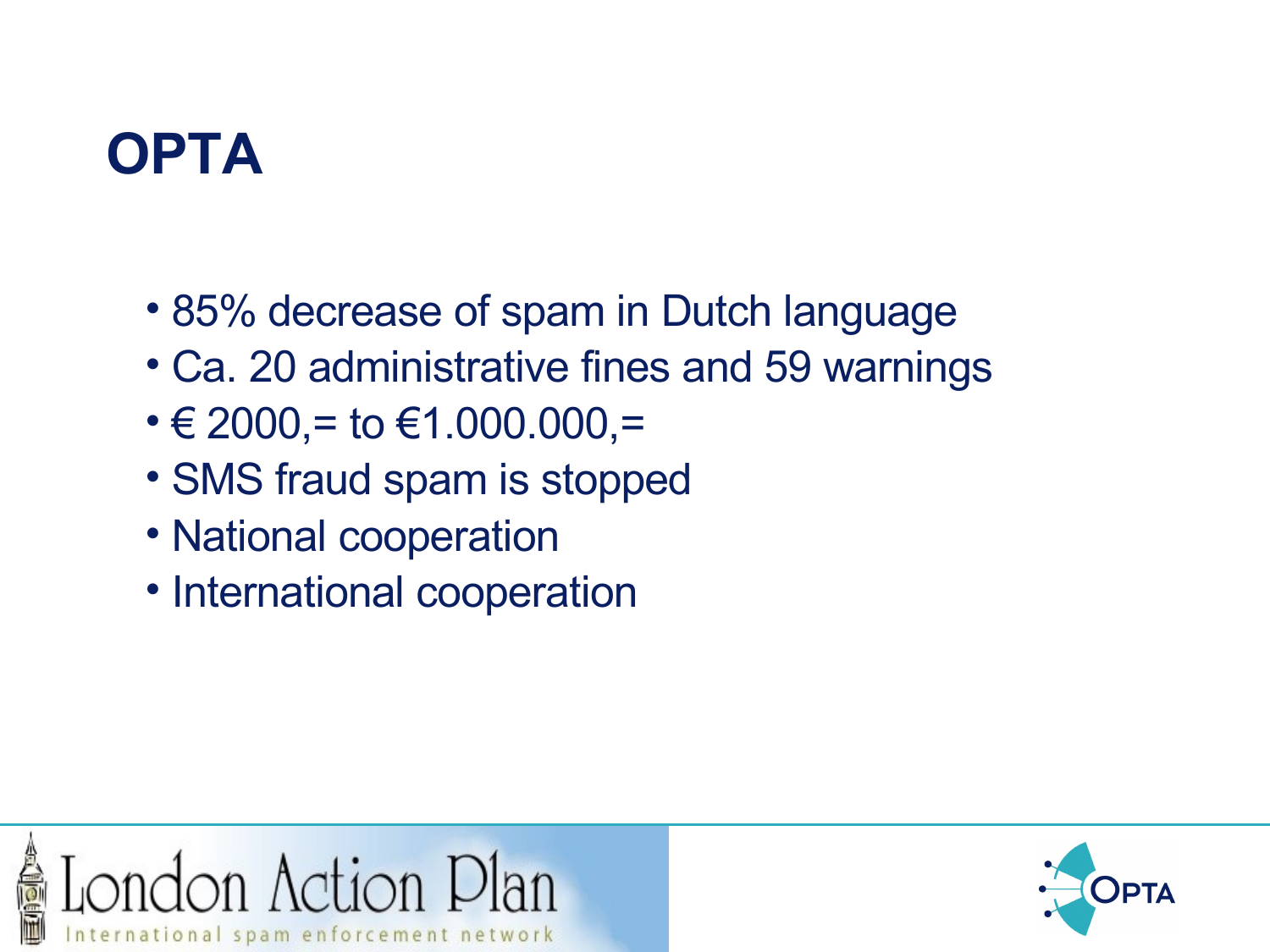#### • **Mission Statement**

"The purpose of this Action Plan is to promote international spam enforcement cooperation and address spam related problems, such as online fraud and deception, phishing, and dissemination of viruses. The participants also open the Action Plan for participation by other interested government and public agencies, and by appropriate private sector representatives, as a way to expand the network of entities engaged in spam enforcement cooperation".



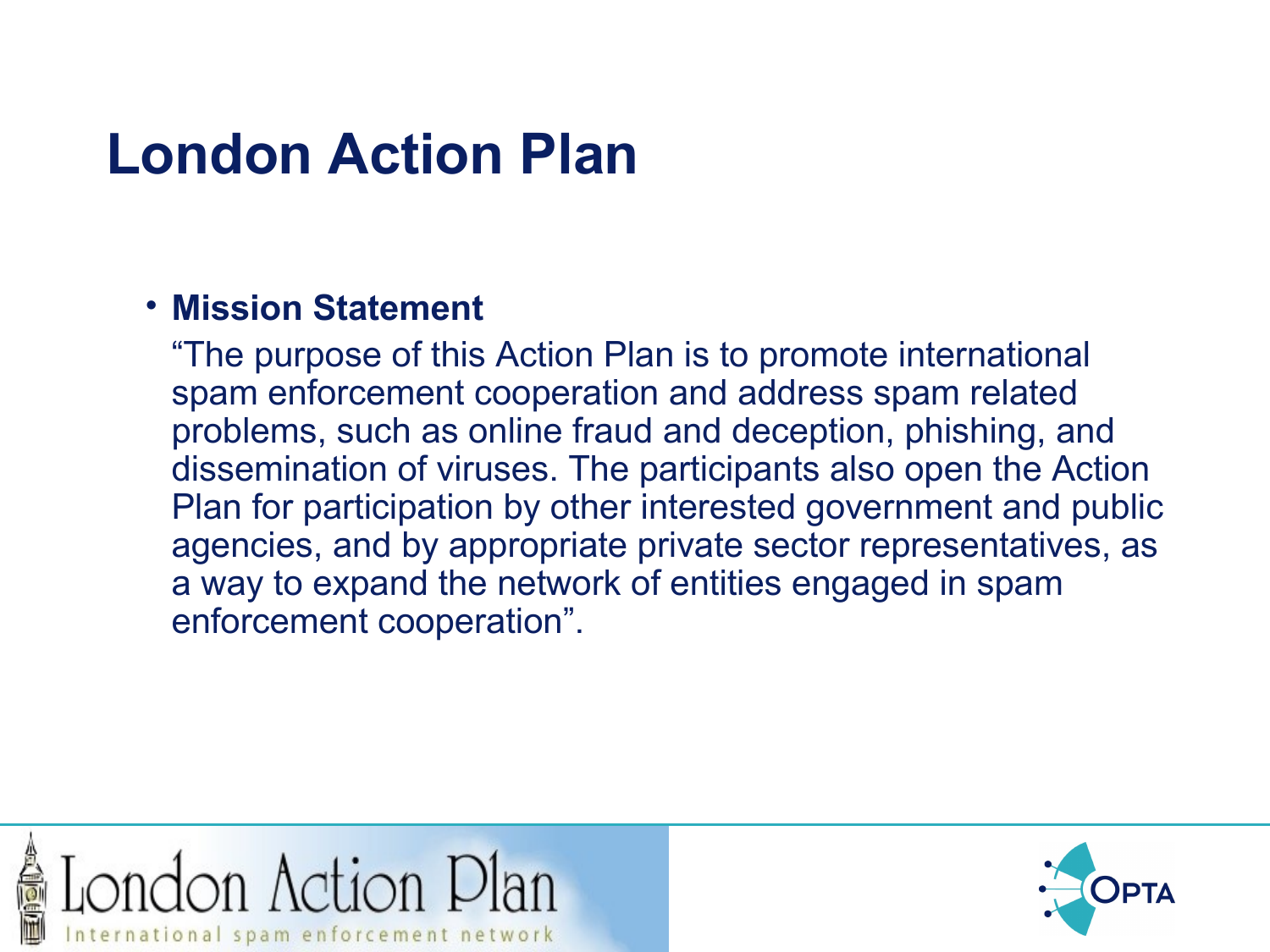- Informal
- International/global cooperation
- Public-private collaboration
- E-mail Spam
- Fraud/scams
- Cyber crime



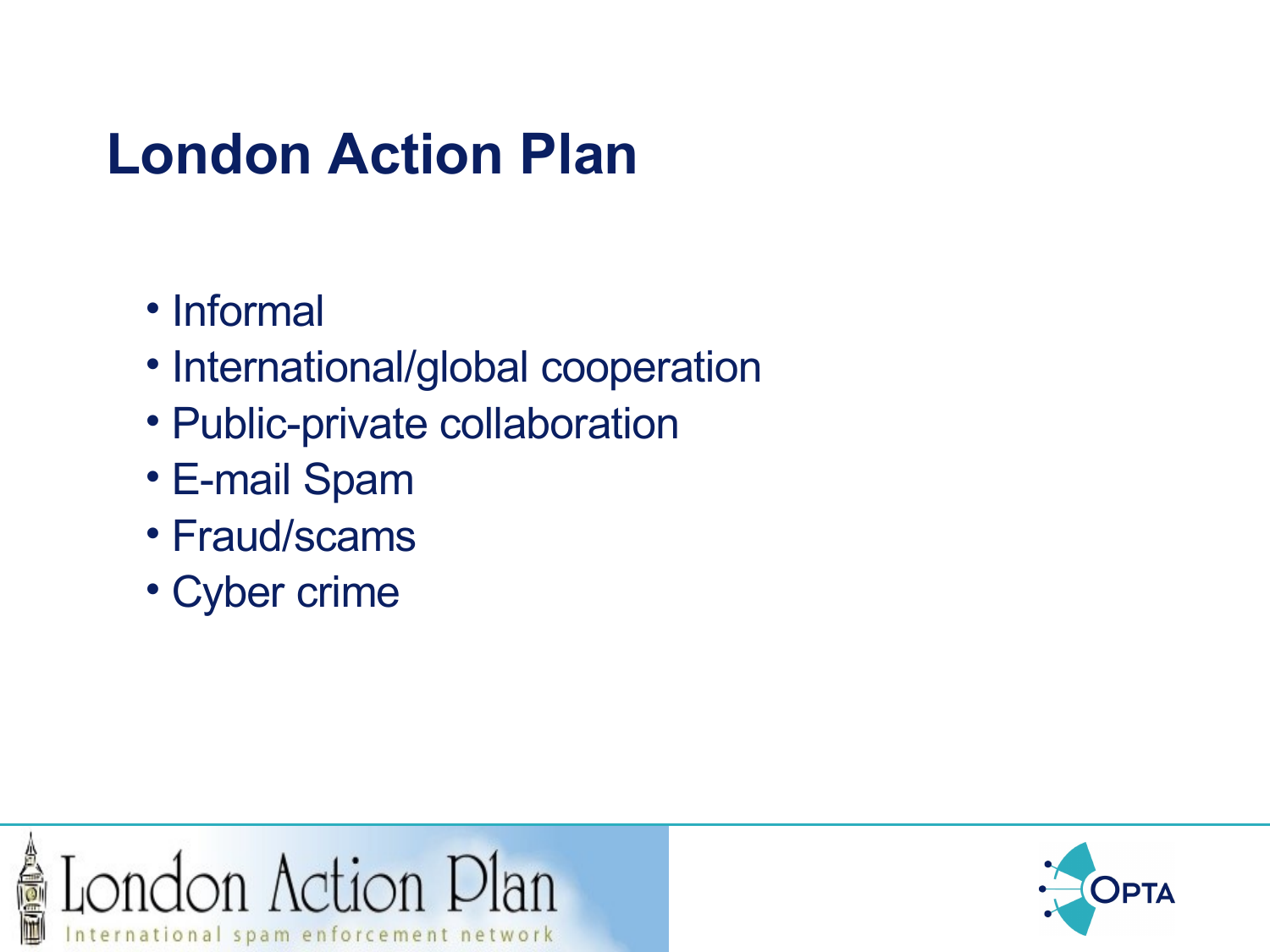- Enforcement agencies intend to:
- 2. Designate a point of contact
- 3. Encourage national coordination on spam enforcement and points of contact
- 4. Take part in LAP conferences
- 5. Start a public private dialogue
- 6. Assist in cross-national investigations



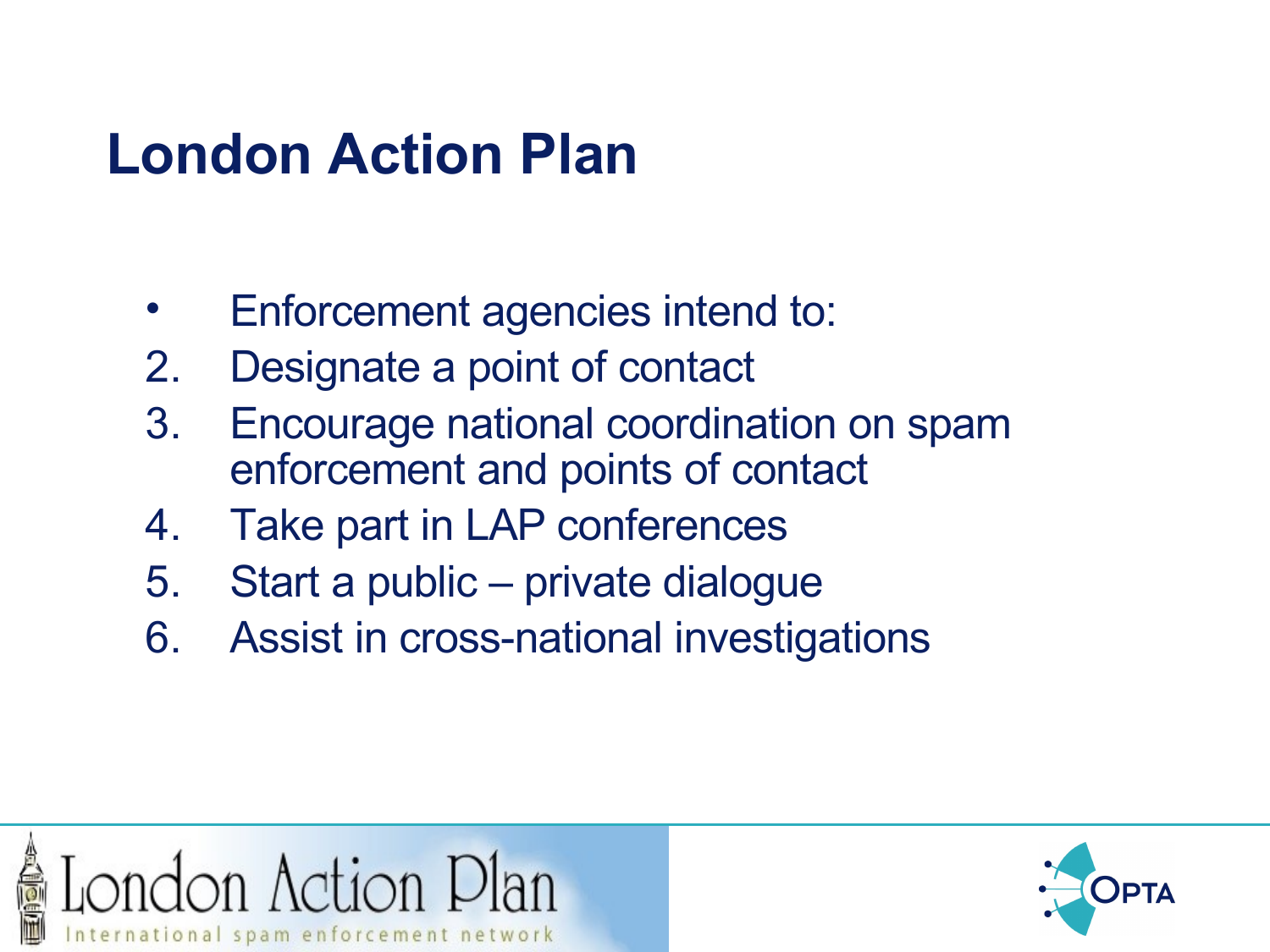- Private sector intends to:
- 2. Designate a point of contact
- 3. Establish a resource list within sectors
- 4. Participate in LAP activities
- 5. Report on cases, technology, trends
- 6. Assist in training on investigative techniques
- 7. Cooperate in providing information on spammers



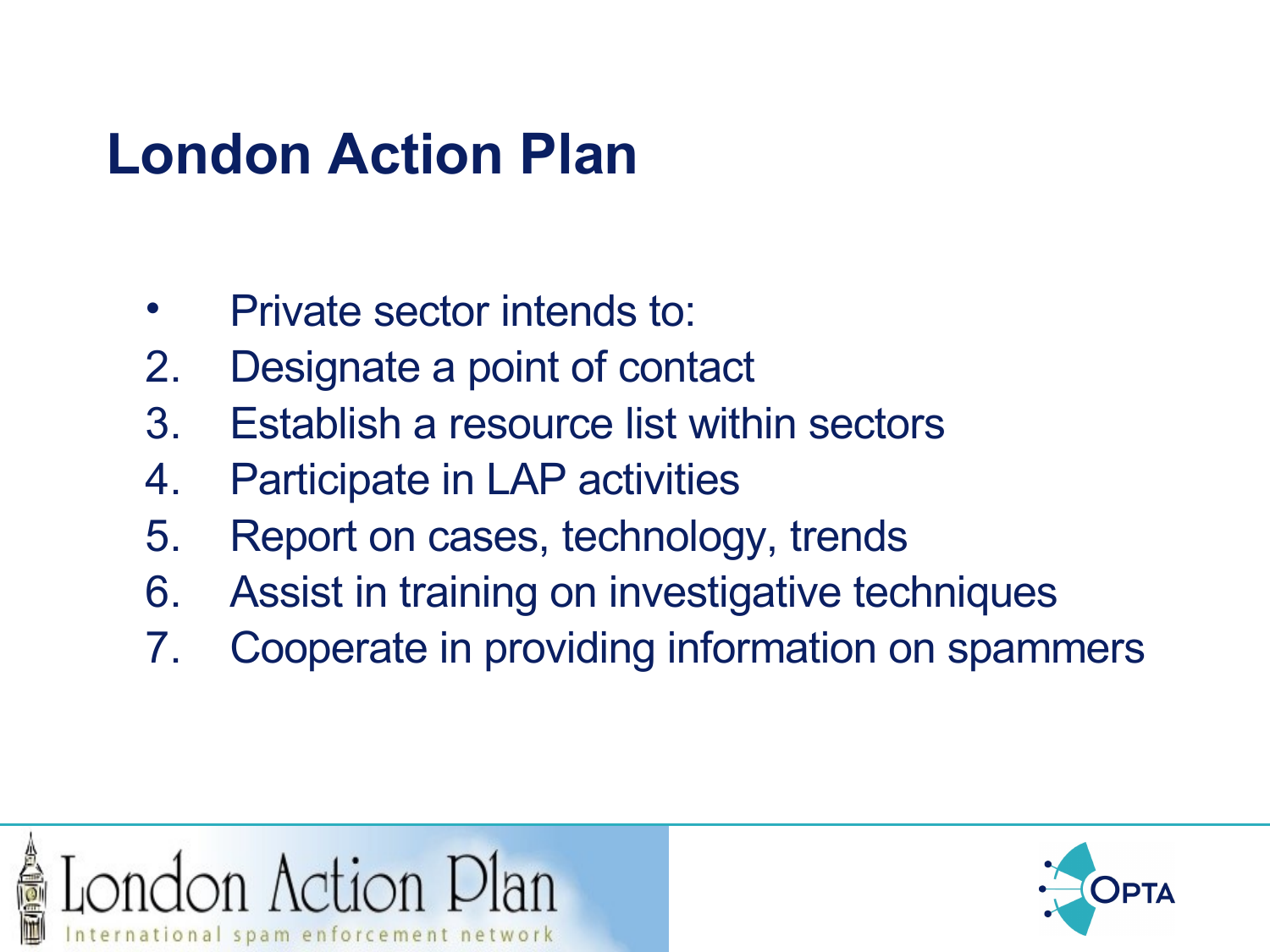- Participants in LAP promise to work together out of a mutual interest in the fight against illegal spam
- Cooperation is subject to national law and international obligations
- Participants are not held to give confidential or commercially sensitive information



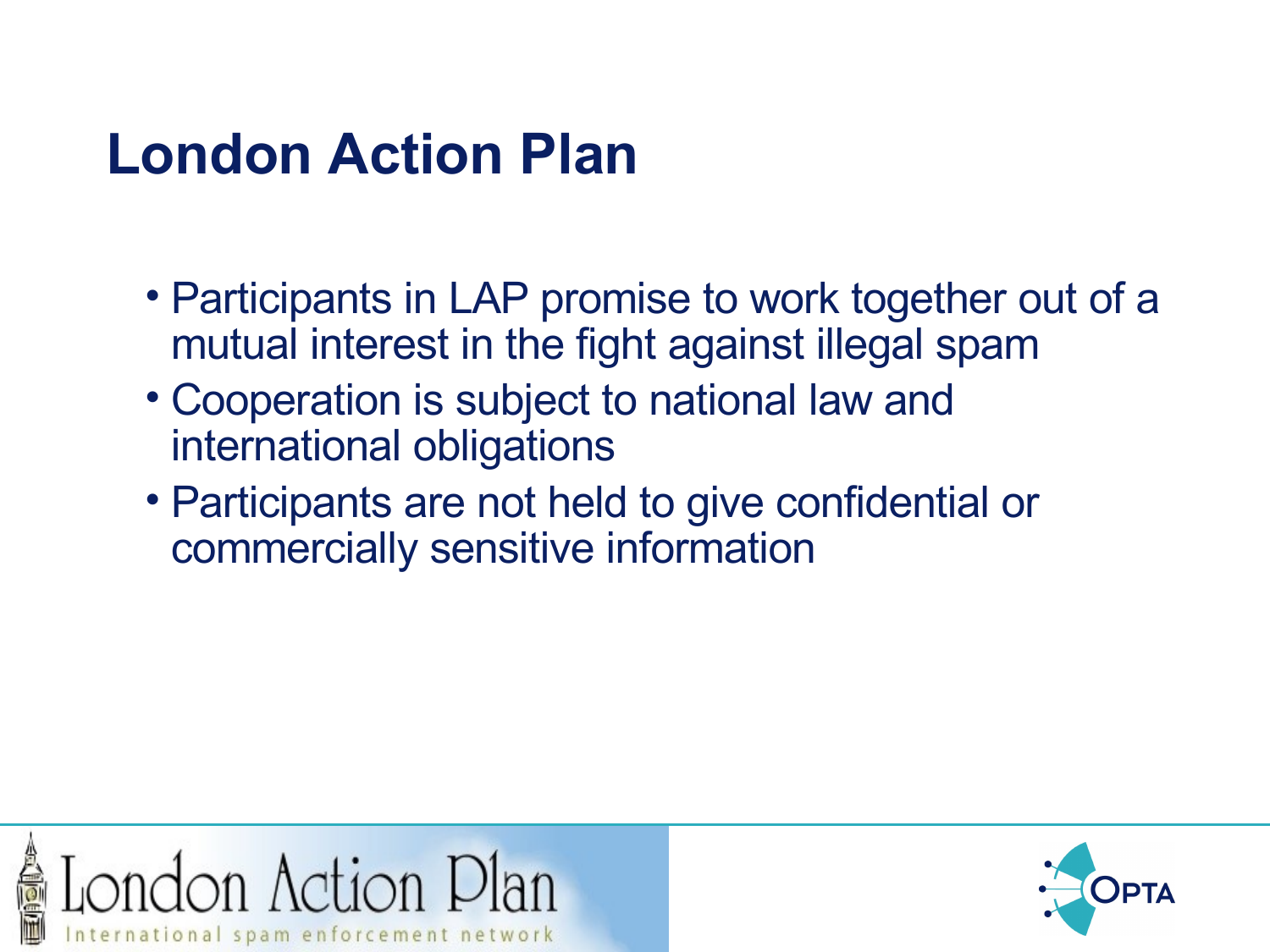- Who can become a member?
- Spam/cyber crime enforcement agencies
- Governments/Ministries
- Industry
- Special interest groups



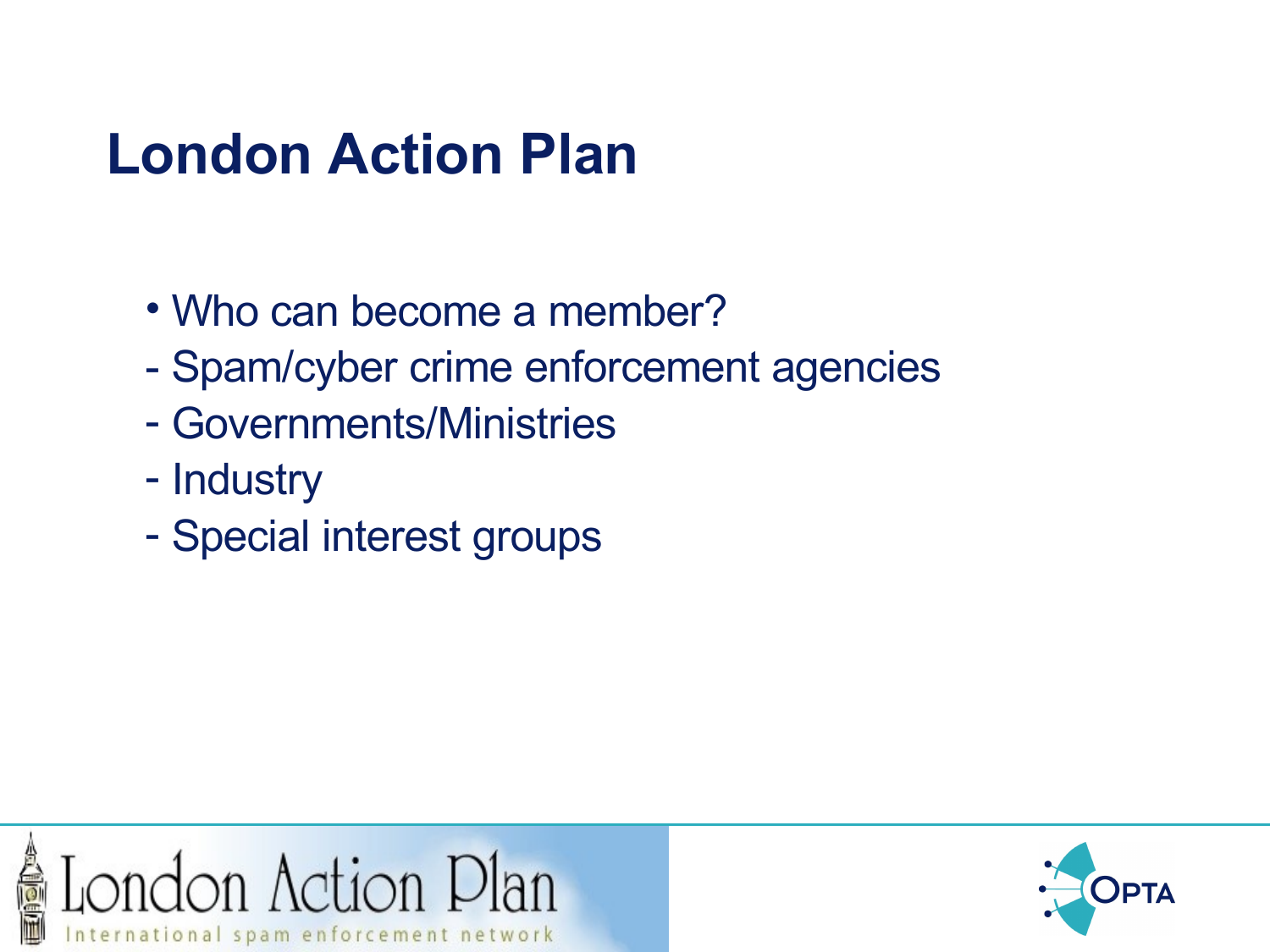- Our world is changing fast
- The internet is global
- It has no borders
- It has no border patrols
- It has no laws
- It speeds up globalization
- It shows the limits of national law
- It shows the limits of national enforcement



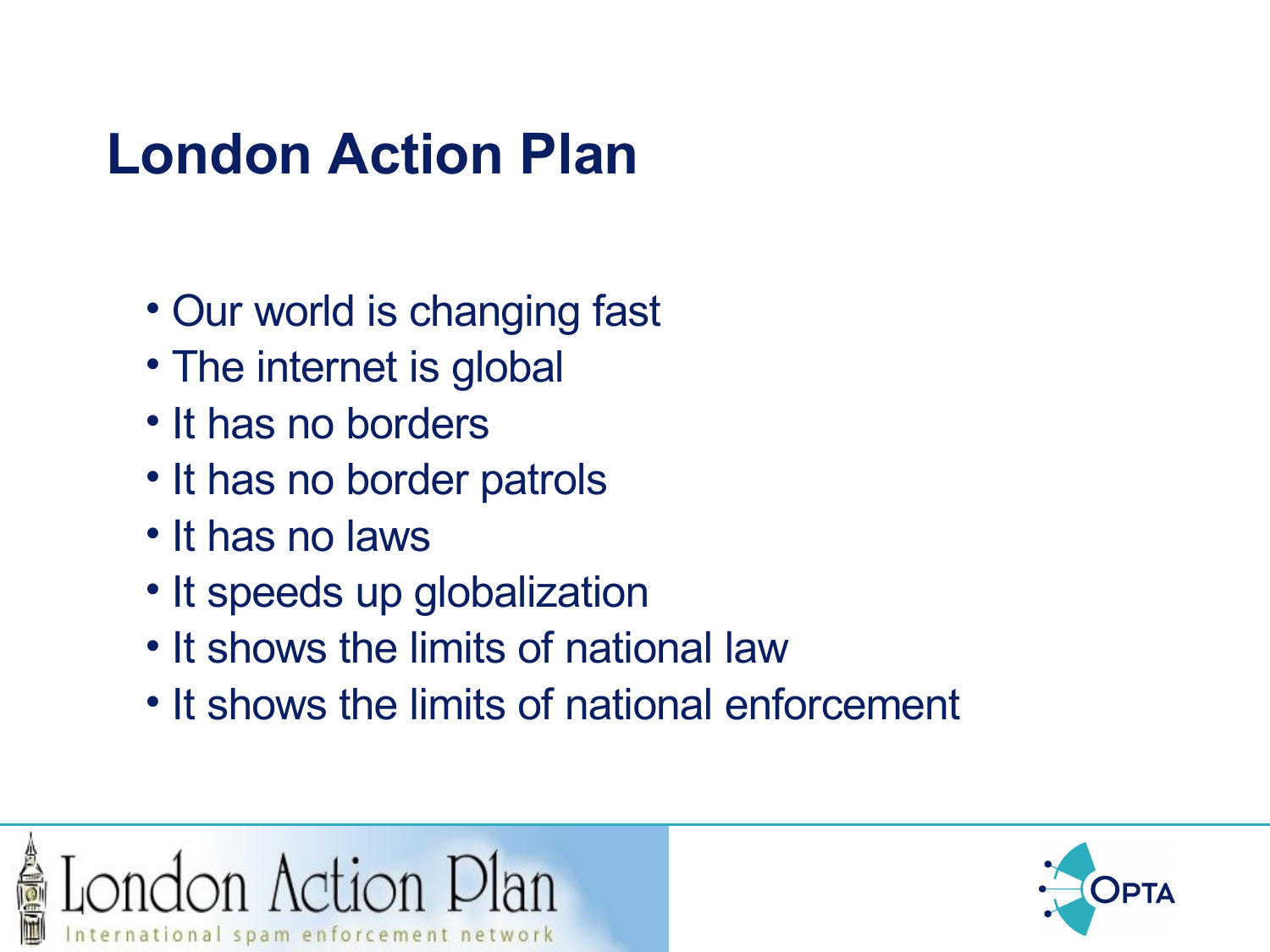- Results
- 4<sup>th</sup> meeting in Washington, 10-11 October 2007
- Teleconferences every 2 months
- Spam referral pro forma developed
- International cooperation between states
- FTC-ACMA-OPTA collaboration
- Cross EU spam enforcement cases
- Nigerian, Chinese and Russian representatives
- US Safe web Act



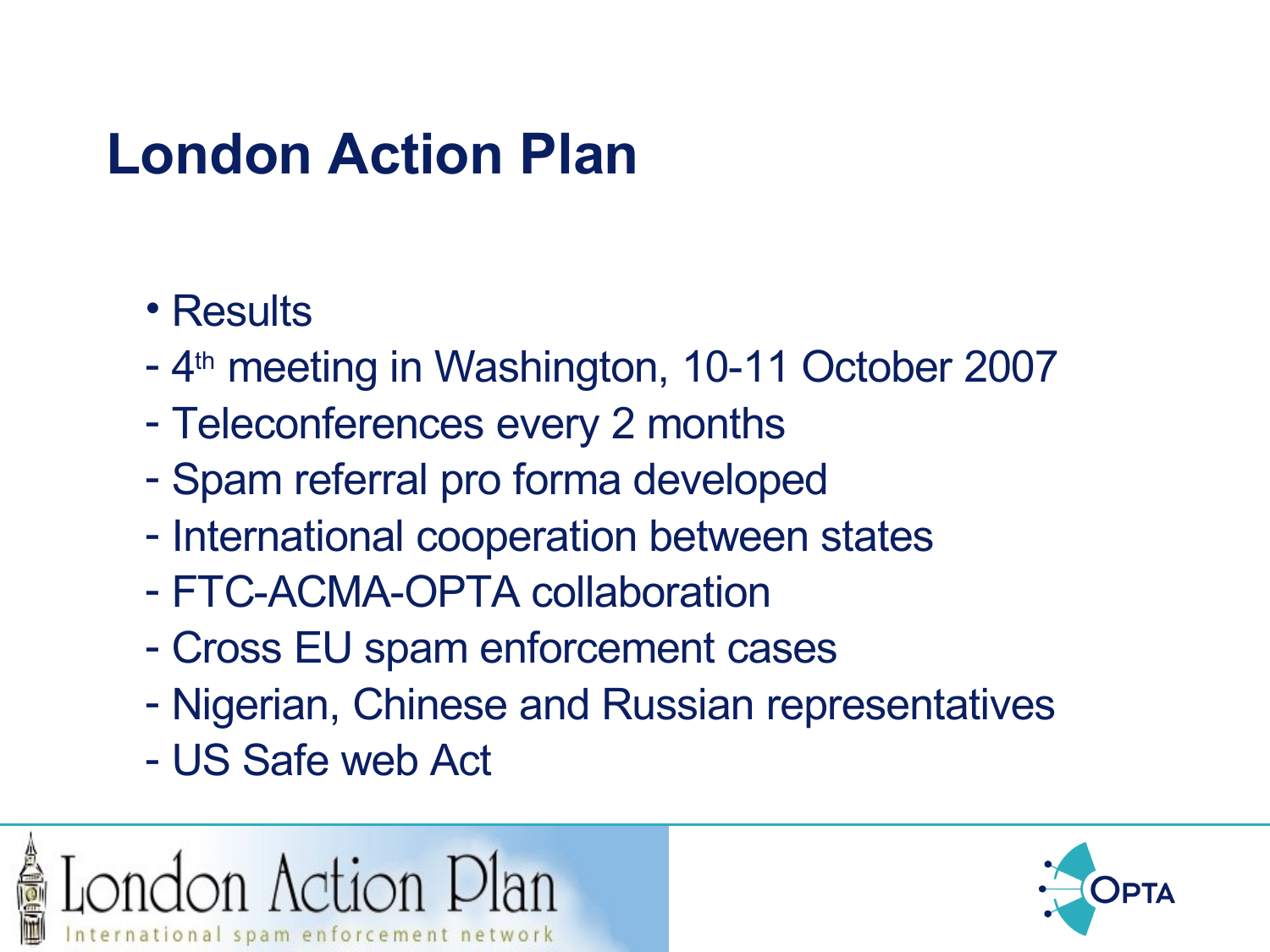- Informal
- Enforcers inform each other
- Governments hear about effects of law, needs, statistics, threats, results
- Private business shares data and experience
- All: contacts at key points; information exchange; trust; success